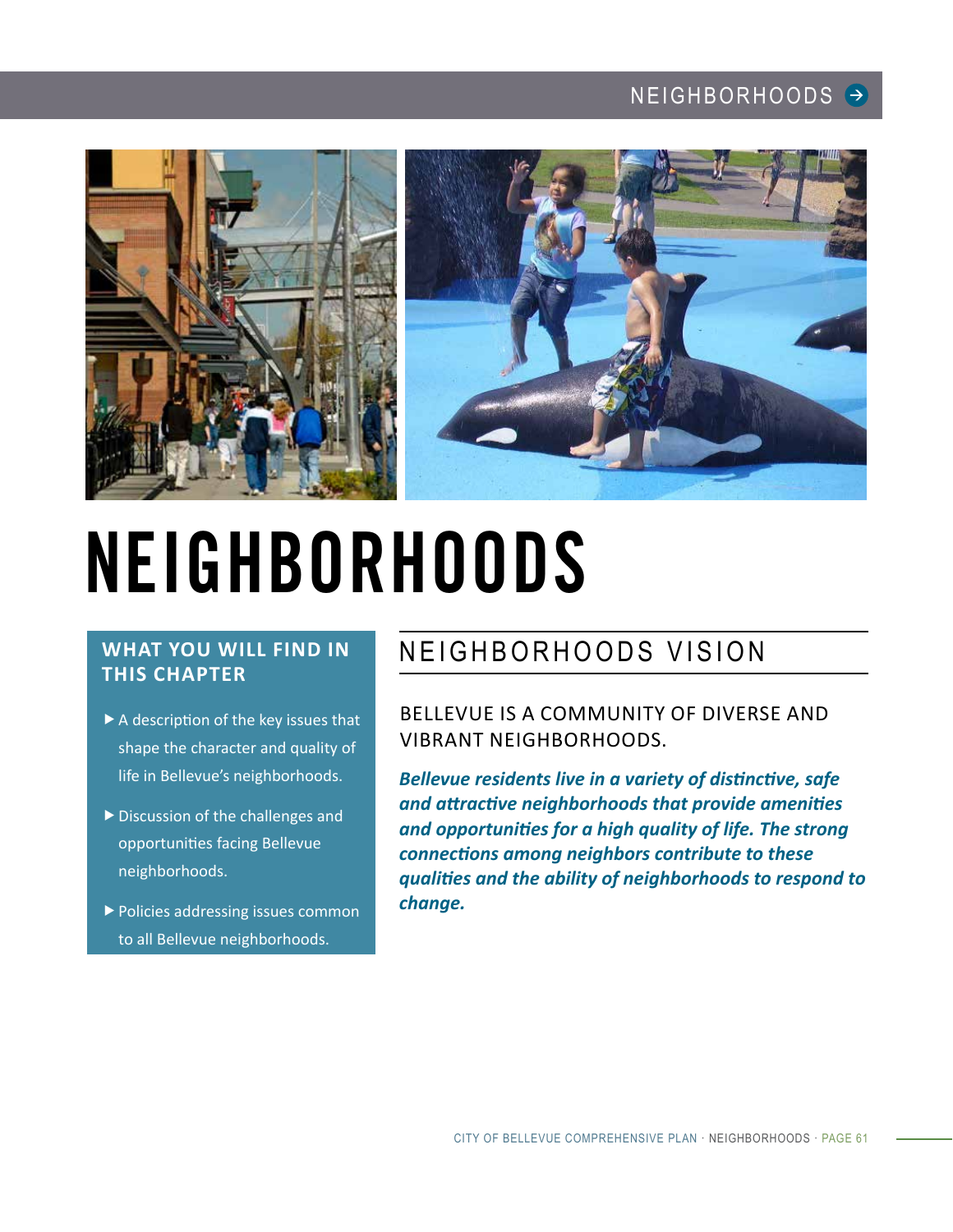

# INTRODUCTION

Bellevue is a city of neighborhoods, including single family and multifamily communities and the growing vertical neighborhoods of Downtown and BelRed. Each neighborhood has a rich history and community traditions while also being dynamic and responsive to the changing needs of its residents. Bellevue's neighborhoods are home to a diverse and well connected community of neighbors with local connections to schools, stores, parks, trails and the natural beauty that defines the character of the Pacific Northwest. The city's role is to ensure that neighborhoods enjoy a high-quality environment that facilitates a safe and welcoming community, are able to adapt to changing needs, and preserve what is cherished most.

Policies to keep Bellevue's neighborhoods healthy and vital are integrated throughout the Comprehensive Plan. The Neighborhoods Element provides an additional framework to consider issues that go beyond a neighborhood's basic needs, such as responding to change and external forces. The Neighborhoods Element also establishes policies for maintaining and updating the city's neighborhood area (subarea) plans, as defined by the state Growth Management Act.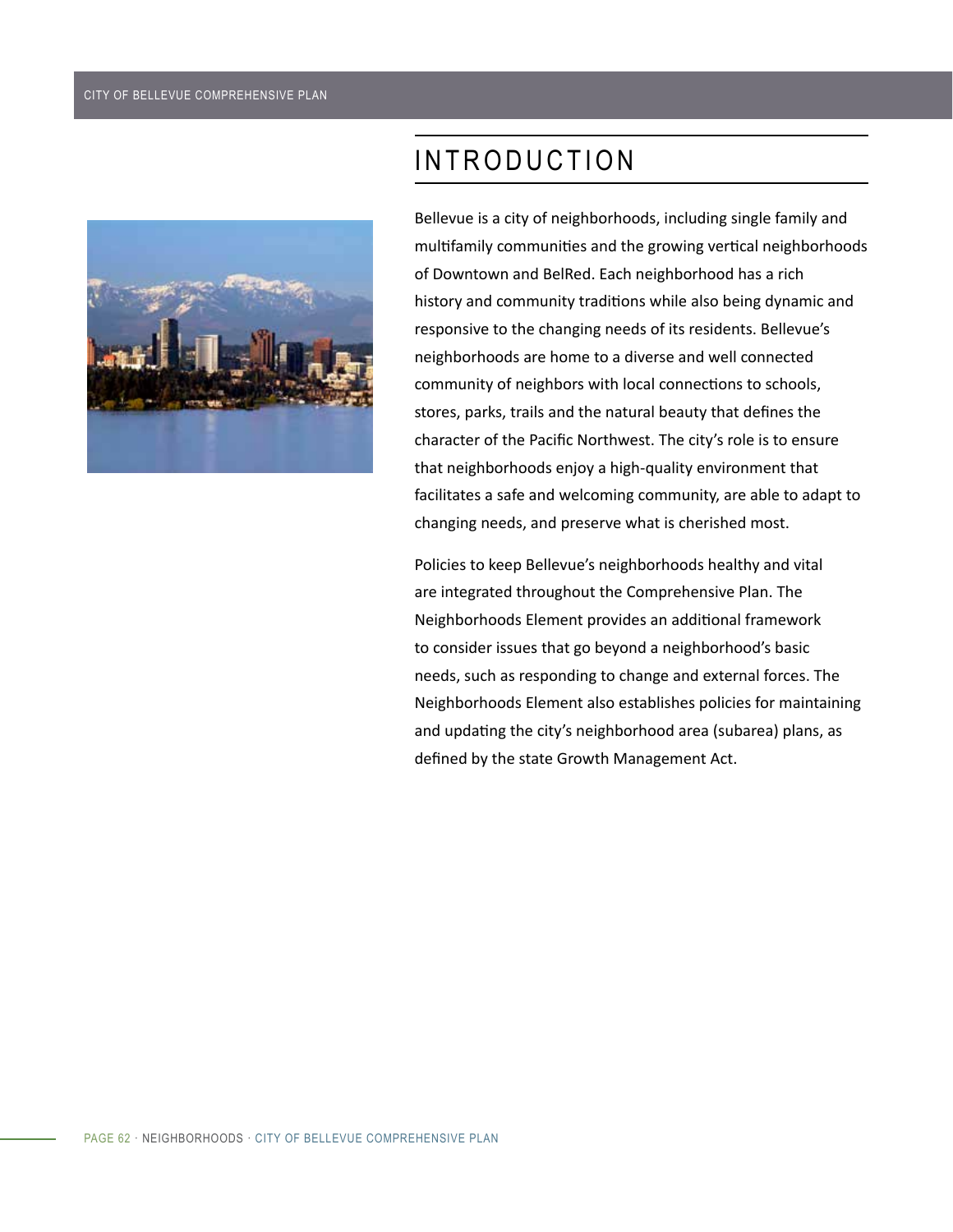## ELEMENTS OF A HIGHLY FUNCTIONING NEIGHBORHOOD

As depicted in Figure N-1, four factors shape neighborhood quality: Neighborhood Core Needs, Social Connectivity, Adaptability and Neighborhood Character. In the center is Neighborhood Core Needs: the natural environment, services and physical infrastructure that provide for basic needs. Surrounding that core are the people and the social connections that make up the heart of the community. Adaptability is the ability of that local community to respond to changes (both internal and external) that impact its health and development. Neighborhood character is comprised of the distinct qualities and amenities that set each neighborhood apart and provide a 'sense of place.'



#### **Neighborhood Character Neighborhood Core Social Connectivity** Quality of natural **Adaptability** Strength of environment, health neighborhood and safety, zoning and community connections physical infrastructure **Social Connectivity** Neighborhood **Core Needs Adaptability** Neighborhood Character Neighborhood's ability to actively respond to Distinct qualities that changing needs and set a neighborhood external pressures apart

#### **Figure N-1. Key Elements of a Highly Functioning Neighborhood**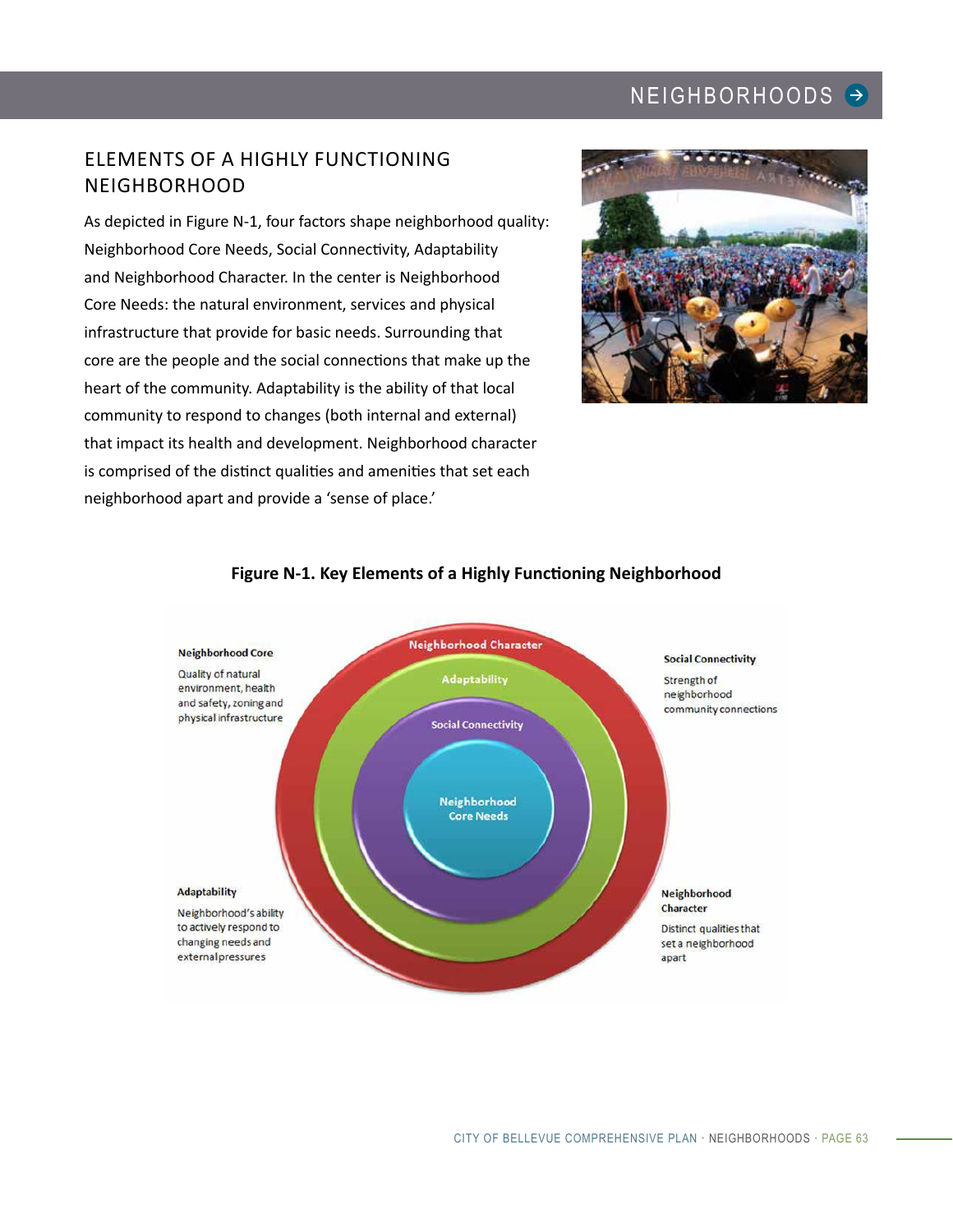#### CITY OF BELLEVUE COMPREHENSIVE PLAN



#### *Neighborhood Core Needs*

All Bellevue neighborhoods share a common core of basic needs. Basic needs include a quality built environment that facilitates a safe and welcoming community and neighborhood centers, local businesses, schools, community centers and other "third places" for neighbors to meet. Connectivity within and among neighborhoods is necessary to provide access to schools, parks, businesses and trails. Neighborhoods depend on core city services to safeguard the health and safety of the community, provide appropriate zoning and regulations, steward natural resources and maintain vital infrastructure.

#### *Social Connectivity*



Neighborhoods are made up of people. The strength of the connectedness among neighbors contributes to residents' quality of life. Social connectivity determines a neighborhood's ability to resolve neighborhood disputes, prepare for emergencies, deter crime, care for elderly or vulnerable residents, and have a collective voice to shape the amenities, planning and future of the community. Social connectivity helps the community bounce back from natural disasters or unforeseen tragic incidents. It is the social fabric that provide residents with a strong "sense of community" and place of belonging.

#### *Adaptability*

Bellevue is a growing, international, world-class city. Bellevue's neighborhoods reflect its past, present and future. Bellevue's neighborhoods are not static. They are dynamic communities that will continue to adapt and change while seeking to preserve what residents' value most. They will grow with new schools, businesses, parks and amenities. They will reflect the market forces that respond to changing housing needs for Bellevue's diverse community. Adaptable neighborhoods play an active role in responding to the changing needs and external pressures that impact their community.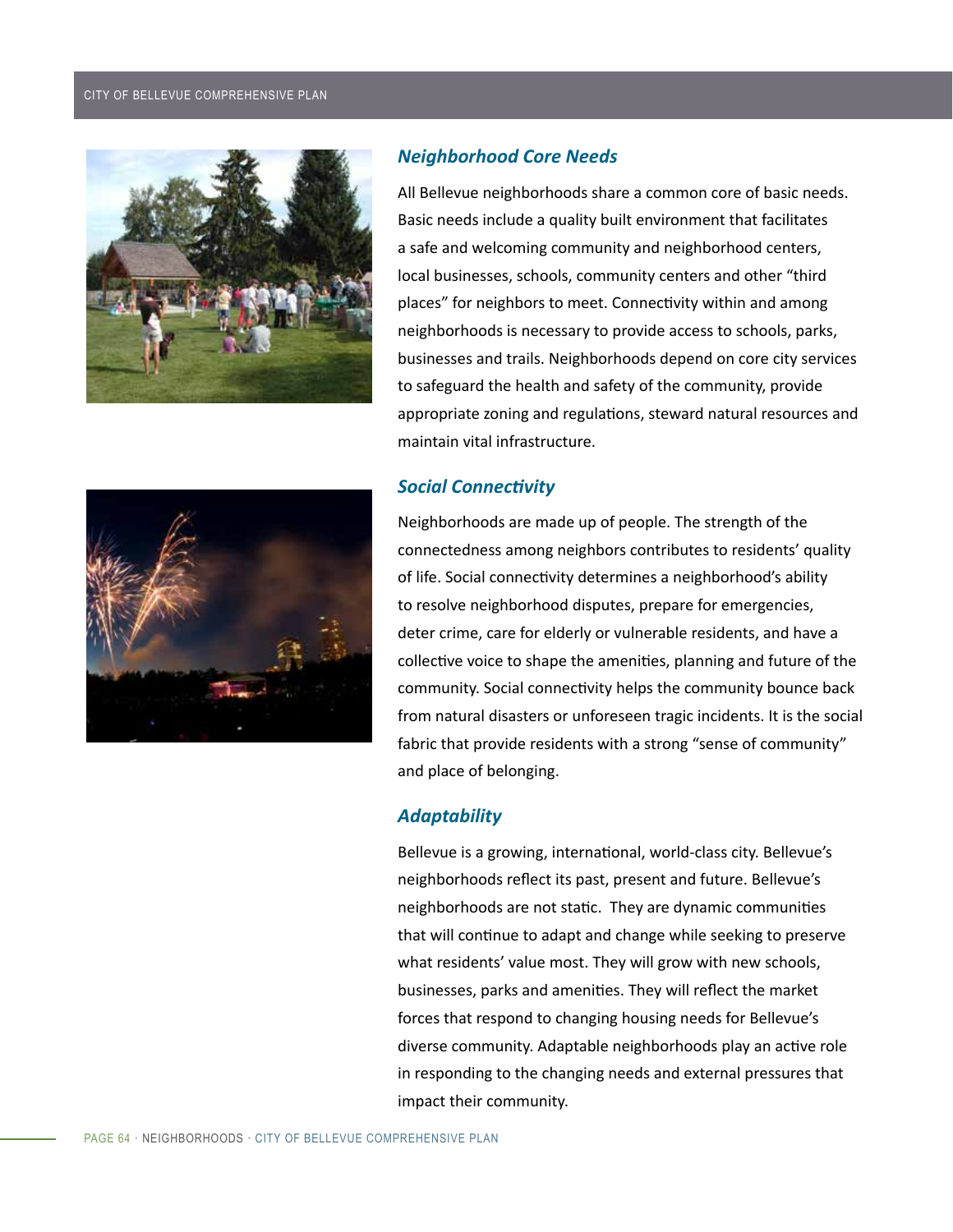#### *Neighborhood Character*

Bellevue values the distinct character and qualities of the city's diverse neighborhoods, whether it is the vibrancy of Downtown, Crossroads and BelRed neighborhoods, the shoreline communities of West Lake Sammamish and Lake Washington, the hilltop neighborhoods of Cougar Mountain, Somerset and Newport Hills, the historic neighborhoods of Wilburton, Northtowne, Lake Hills and Woodridge, or the wooded neighborhoods of Enatai and Bridle Trails. Bellevue has sixteen neighborhood areas, including the changing areas of Downtown, BelRed and Eastgate. Each area is home to many smaller neighborhoods. The diversity of Bellevue's neighborhoods is a city treasure–the unique look and feel of each neighborhood depends on its location, history, and natural and built environment.

The city encourages and coordinates neighborhood participation in projects to enhance unique neighborhood character. Neighborhood groups can partner with the city on features such as landscape plantings, signage, artwork, and special paving on streets or sidewalks. Neighborhood engagement with the city shapes city planning and decision making on neighborhood improvements and determines how to preserve and develop distinct neighborhood character across the city.

#### **WHAT DOES IT MEAN?**

- $\blacktriangleright$  Bellevue has sixteen neighborhood areas, each containing several smaller neighborhoods.
- $\blacktriangleright$  Bellevue's population is increasingly diverse.
- $\blacktriangleright$  Most of the city's remaining residential capacity is in mixed use areas, primarily Downtown and BelRed.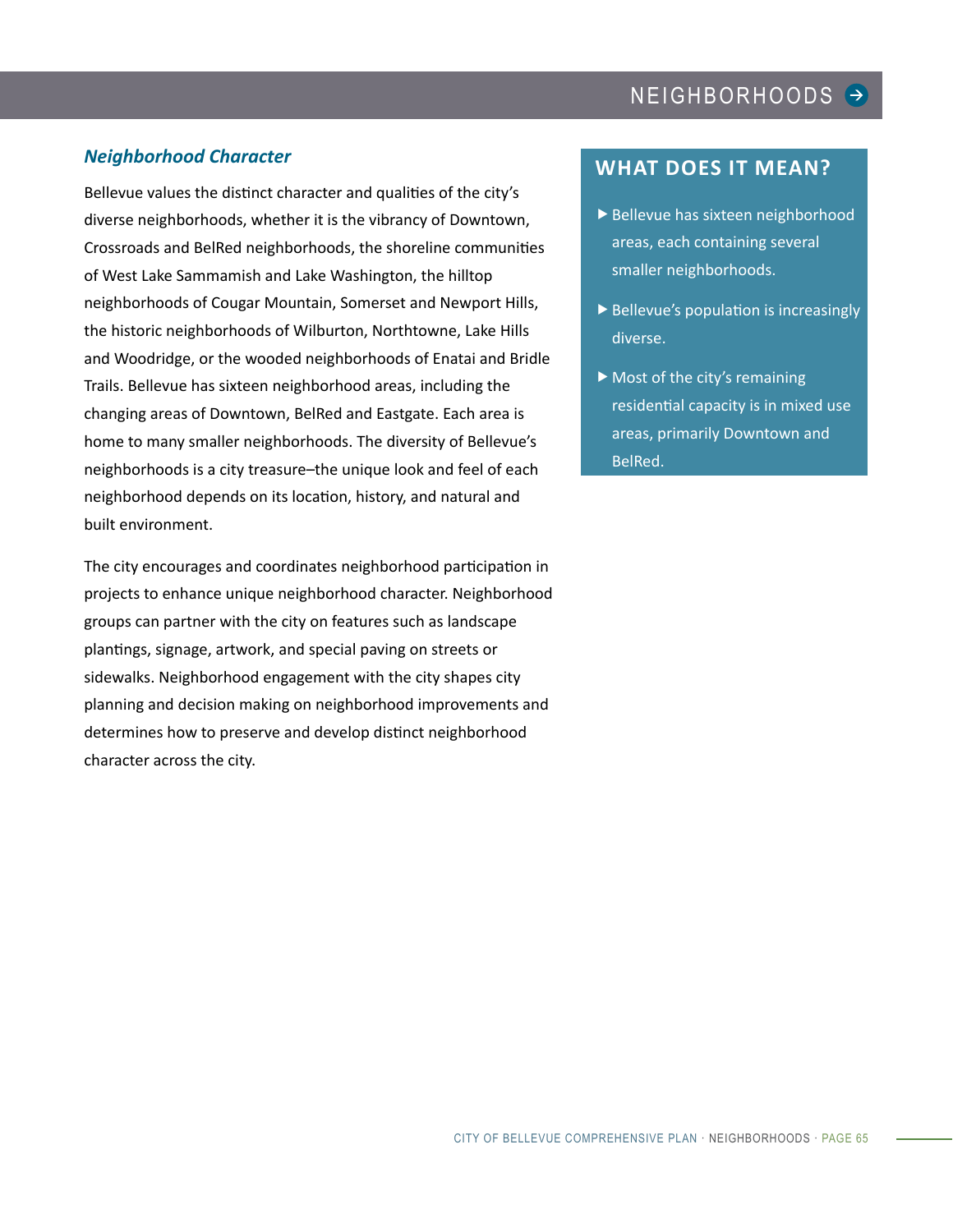

# T O D AY ' S C O N D I T I O N S A N D TOMORROW'S PROJECTIONS

#### NEIGHBORHOODS TODAY AND TOMORROW

Each of Bellevue's sixteen neighborhood areas is home to many smaller neighborhoods including extraordinary single family areas and strong multifamily neighborhoods. Bellevue has shown its commitment to neighborhoods by providing planning and services that have made these highly desirable places to live.

Bellevue has been successful at cultivating a vibrant urban center downtown, providing amenities that attract a thriving residential and business community. BelRed will become another dynamic, vertical neighborhood. As Bellevue continues to grow, most growth will occur in these denser mixed commercial and residential areas. This will increase density in Bellevue's core urban areas, lead to the development of new vertical neighborhoods while protecting established neighborhoods from needing to absorb this growth.

Factors that will affect the future of neighborhoods include:

- Neighborhoods want to preserve and develop their unique character, which is shaped by location and history.
- Bellevue's population will have changing needs, such as smaller households and older adults who want to stay in their neighborhood.
- Ninety percent of the city's future housing capacity is in Bellevue's multifamily mixed use districts.
- As Bellevue becomes denser, residents will continue to want safe, quality neighborhoods and access to schools, parks, trails, local stores and recreation.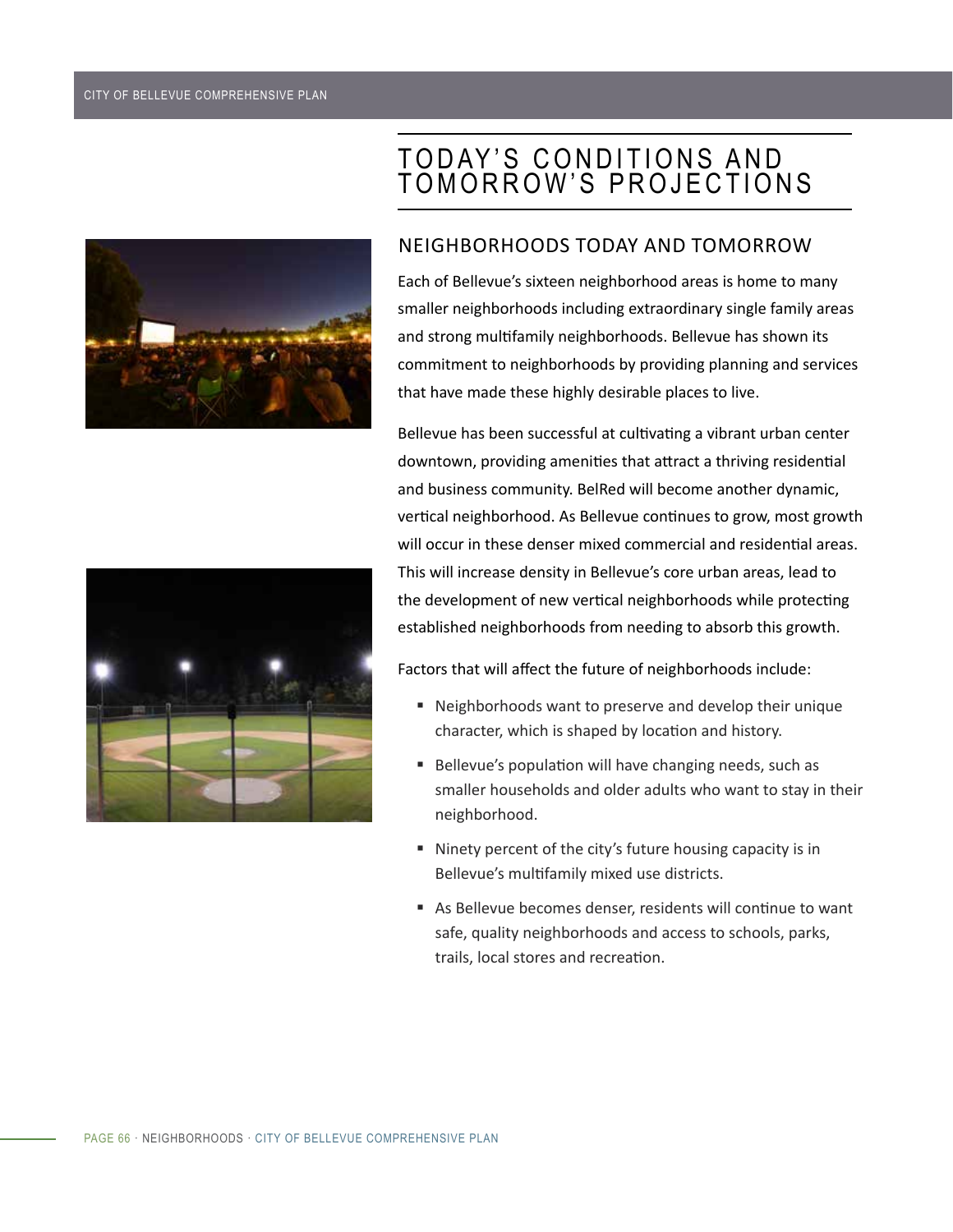## CHALLENGES AND OPPORTUNITIES

#### *Cycles of Private Investment*

During upturns in the housing market, neighborhoods face increased private development and construction projects, redevelopment of single-family homes, increases in investment properties, group homes and rentals and increases in traffic. On the flip side, during economic downturns neighborhoods may face foreclosures, vacant properties, substandard maintenance and stalled commercial development. During all points in the economic cycle, city policies and planning help to protect and mitigate negative impacts of changing market conditions and provide benefits from new opportunities and amenities.

#### *Maintaining Safe and Welcoming Environments*

Maintaining a high level of neighborhood safety depends on the strength of partnership between the city and local residents. This includes on-going attention to residential crime prevention, emergency preparedness, public safety services, enforcement of city codes, neighborhood maintenance, the maintenance of public property and right-of-way, walkability, lighting and social cohesiveness.

#### *Increasing Diversity*

Bellevue's residents are increasingly diverse, adding layers of complexity to the community life of Bellevue's neighborhoods. This diversity provides both opportunities for residents and a challenge to engage cross-culturally in community life. Bellevue's neighborhoods need to provide places for local connection and the city needs to encourage neighborhood social cohesiveness by supporting the neighborhood associations, community clubs, faith communities, park and community services, schools, non-profits and businesses that invest in Bellevue's community.



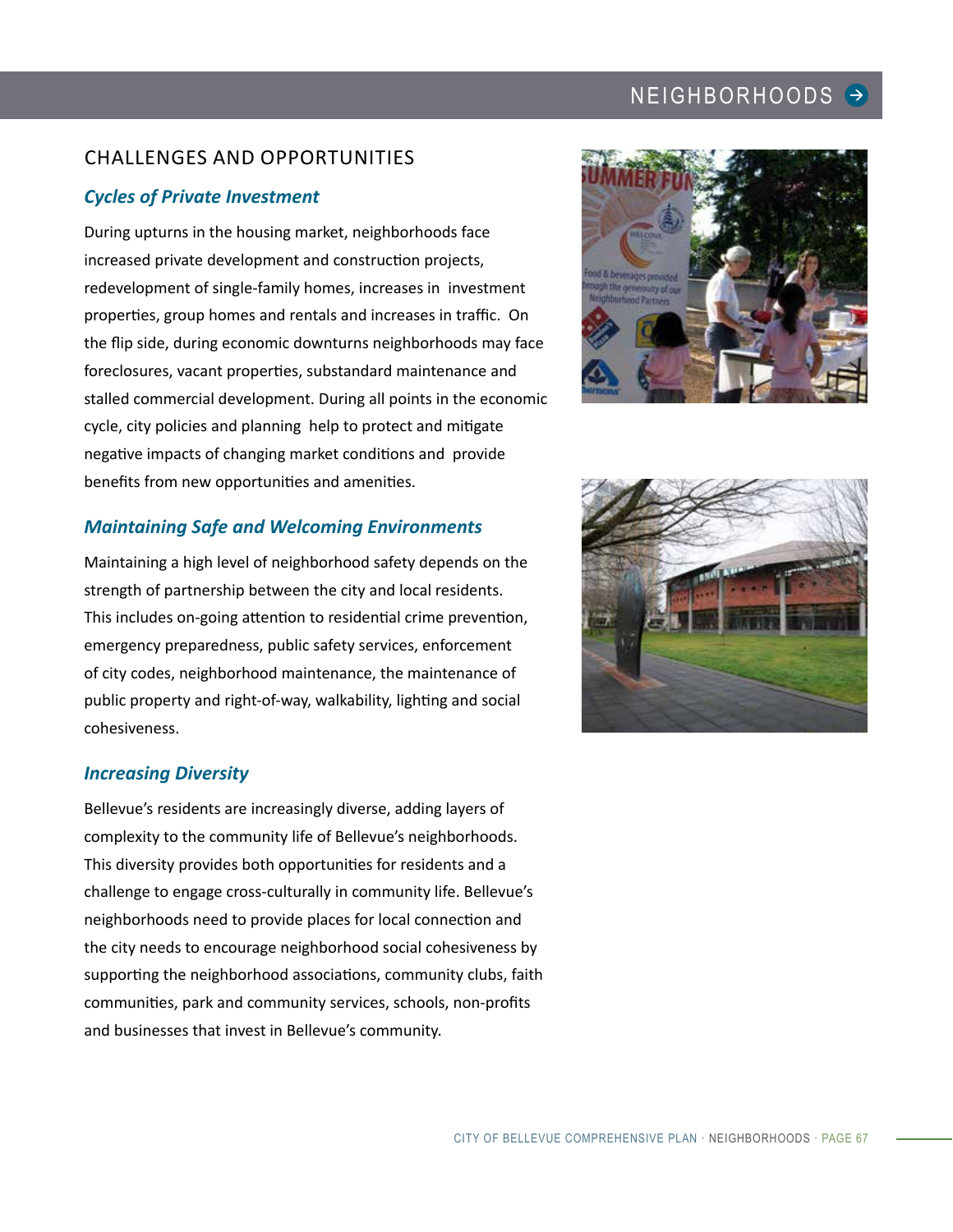

#### *Capacity for Problem-Solving*

Neighborhood capacity to collectively address changing needs and external stresses depends on the organization of community groups, neighborhood associations, and the skills of local leaders. Neighborhoods with active associations that are familiar with the city process and decision making are in a stronger position to solve problems. By providing clear channels of two-way communication with neighborhoods, the city safeguards against unnecessary disruptions and turmoil, and gains local insight for planning and creative solution-making.

#### *Maintaining Neighborhood Character*

As Bellevue matures, the variety of expression, history and local amenities in its neighborhoods will enrich the quality of life for the entire community. A balanced and nuanced approach will be necessary to accommodate expected growth and development while preserving neighborhood character. Success will require balancing the the needs of the whole city while avoiding a "one size fits all" approach to neighborhood planning that undermines neighborhood distinctiveness.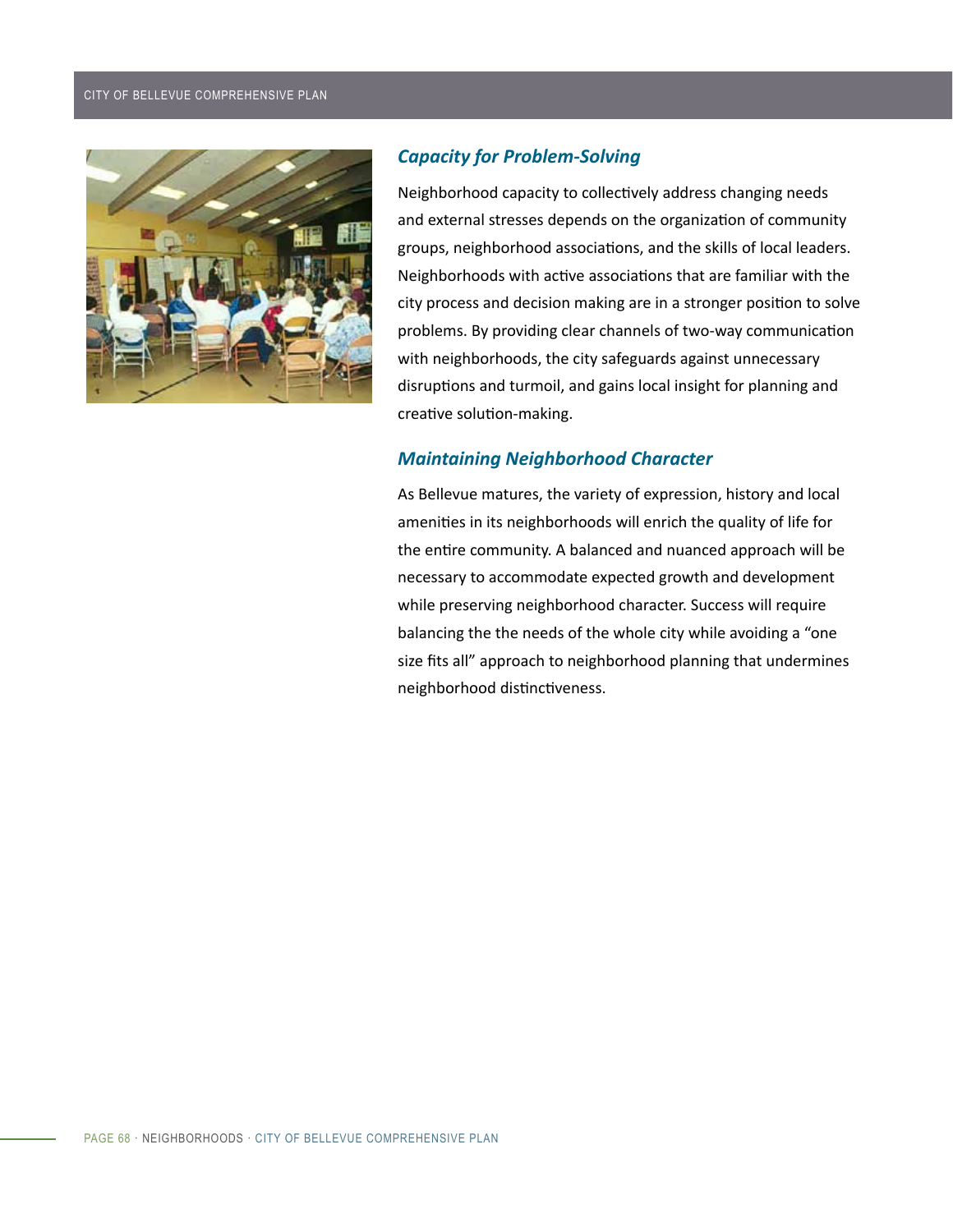# BELLEVUE'S PLAN FOR NEIGHBORHOODS

Strong community connections strengthen neighborhoods and directly raise the quality of life. The Neighborhood Plan provides policies to support the resiliency and capacity of neighborhoods to respond to local needs, care for one another, and develop a strong sense of community.

Neighborhoods are dynamic and will have changing internal needs, such as the desire for older adults to age in place, as well as external forces such as shifting investment patterns. The Neighborhood Plan provides policies that identify changing conditions in neighborhoods, and provide support for local community responses to meet changing needs.

Distinct neighborhood character enhances the quality of life for the entire city. Because neighborhoods have unique values, amenities, natural environments and local priorities, the Neighborhood Plan provides policies that encourage neighborhoods to preserve and develop distinct neighborhood character, engage locally on neighborhood enhancement projects, and improve communication with the city on sharing neighborhood-specific priorities, opportunities and concerns.

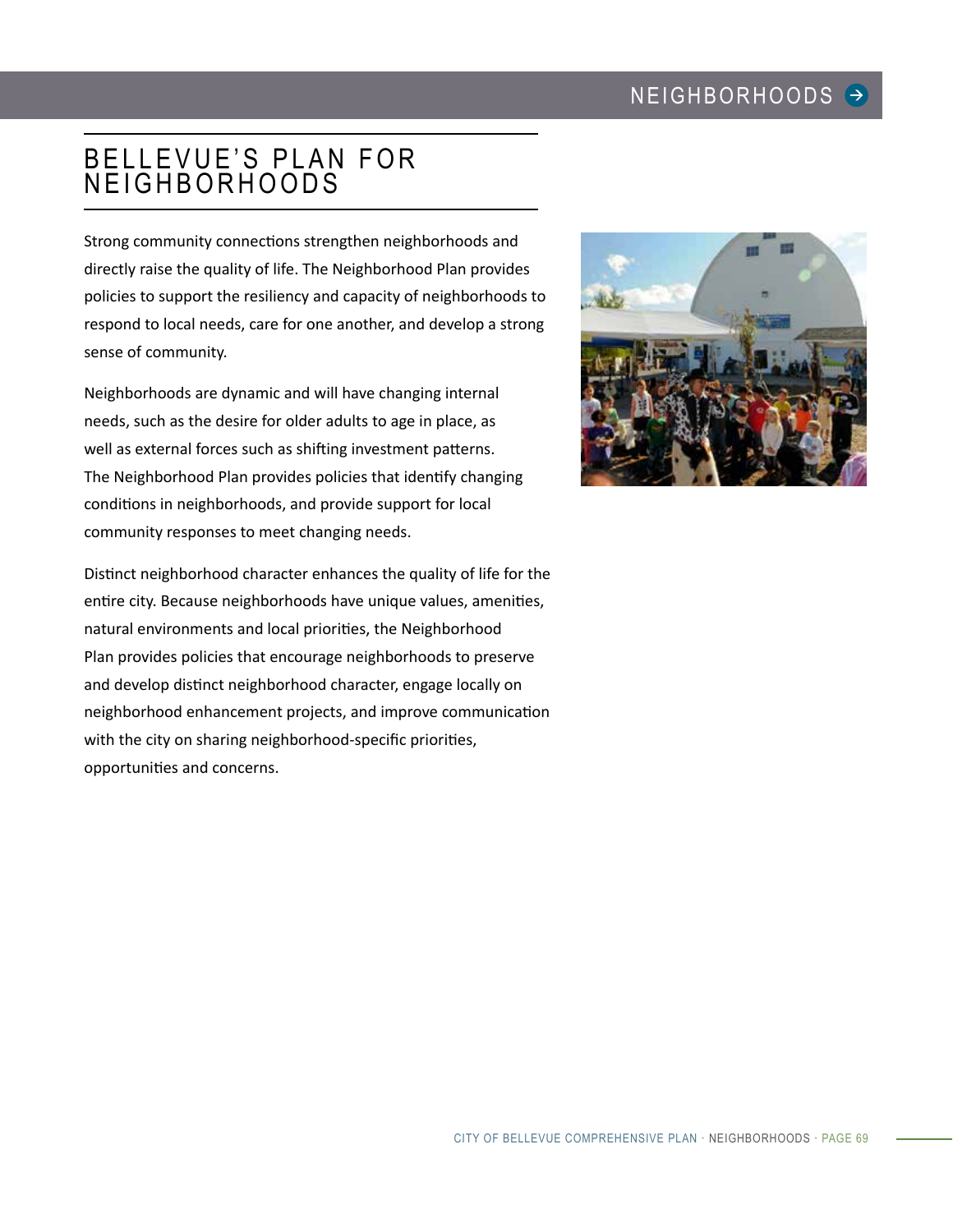#### CITY OF BELLEVUE COMPREHENSIVE PLAN





Bellevue plans for neighborhood areas through neighborhood area (subarea) plans. Subarea plans have been an important tool for addressing the changing needs and conditions of specific parts of the city. These neighborhood areas include changes to subarea boundaries to better reflect today's neighborhood areas, and to facilitate long-range planning.

The Neighborhoods Element provides policies to periodically update the neighborhood area (subarea) plans as conditions warrant, and provides structure for policies that account for distinctive neighborhood character to develop over time. The city understands that not every neighborhood-specific concern is a citywide issue: some matters are best approached at a neighborhood-area scale, with awareness of a wider city context.

## WHAT DOES SUCCESS LOOK LIKE?

- Residents are safe and comfortable in their neighborhoods.
- Neighbors feel a sense of belonging through participation in their neighborhood and community associations, community centers, and schools.
- The city works with neighborhoods to respond to emerging concerns and changing conditions.
- New neighborhood plans reflect local values, identity, and character.

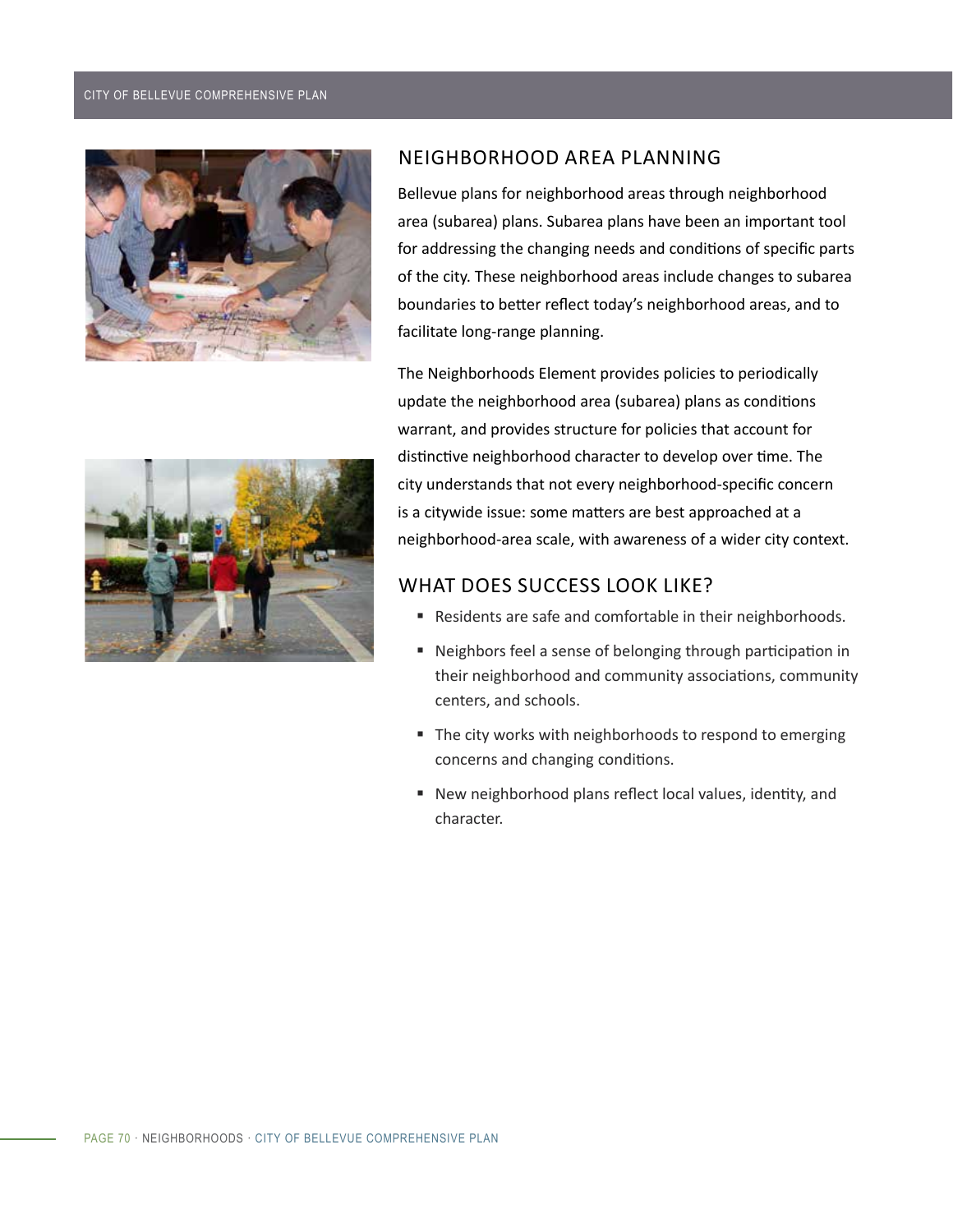#### **[Map N-1. New Neighborhood Area \(Subarea\) Boundaries](#page-10-0)**

<span id="page-10-0"></span>Neighborhood areas define places in Bellevue where planning occurs at a finer level. Plans for neighborhood areas include specific policies addressing the unique issues of each area. These boundaries are updated to better align with community expectations. As neighborhood area plans are updated, these new boundaries will be applied.

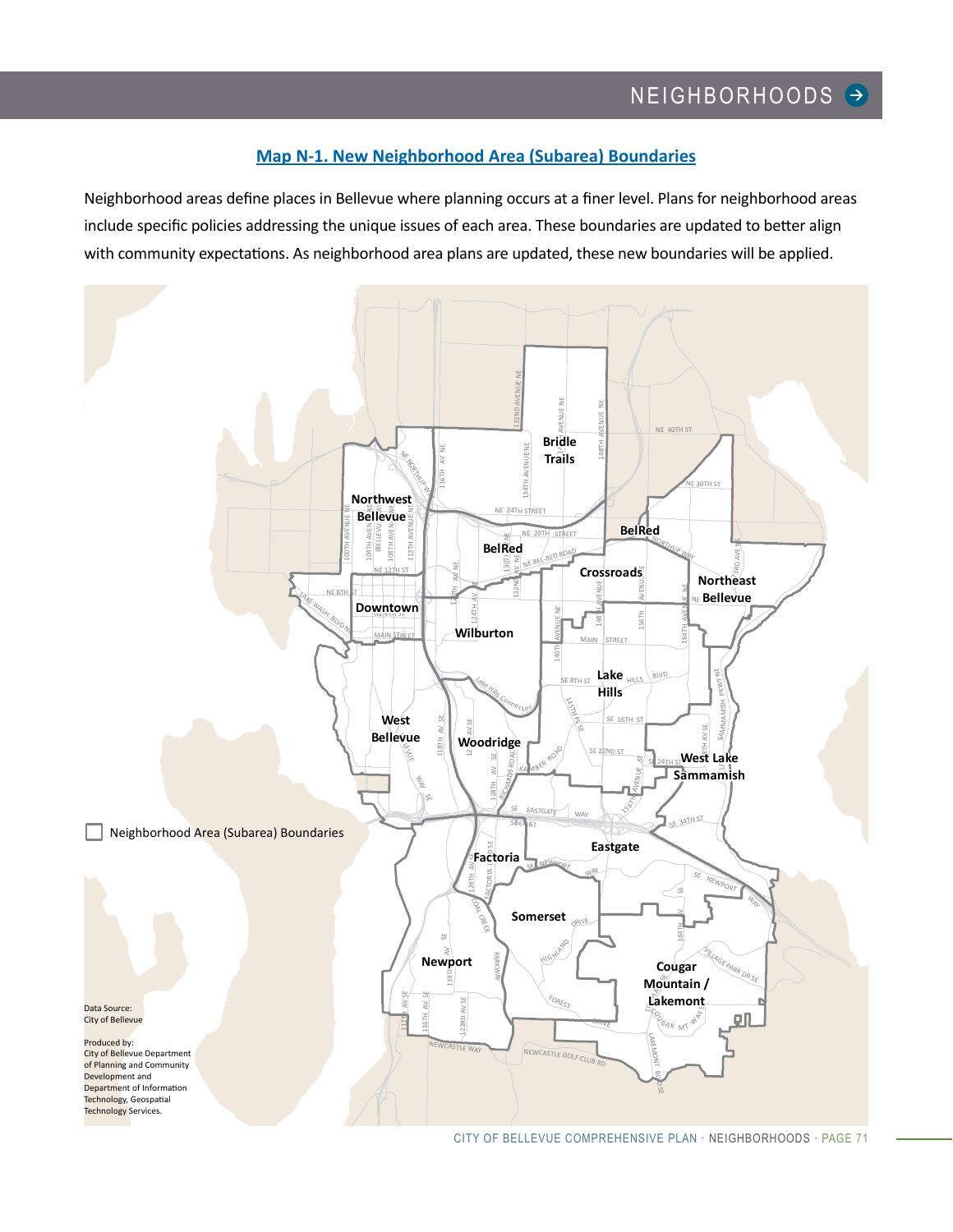

# GOALS & POLICIES

#### **GOAL**

To maintain and enhance the high quality of life in Bellevue's distinctive neighborhoods.

#### **POLICIES**

The neighborhood policies below build from and add to the many neighborhood-directed policies found throughout the Comprehensive Plan. Policy direction found elsewhere in the Comprehensive Plan, while critical to neighborhoods, is not repeated here. See "Policy Connections" for extensive references.

#### *Neighborhood Core Needs*



- **N-1.** Maintain neighborhoods as safe and welcoming environments for everyone to enjoy.
- **N-2.** Ensure police, fire and emergency services provide high levels of public safety that respond to growth and changing community needs.
- **N-3.** Equip residents, businesses, and community service providers through education and training to be active participants in public safety (including, but not limited to, emergency preparedness, crime prevention, first aid and fire prevention).
- **N-4.** Plan and prepare for the response, recovery, and mitigation of potential disasters and hazards.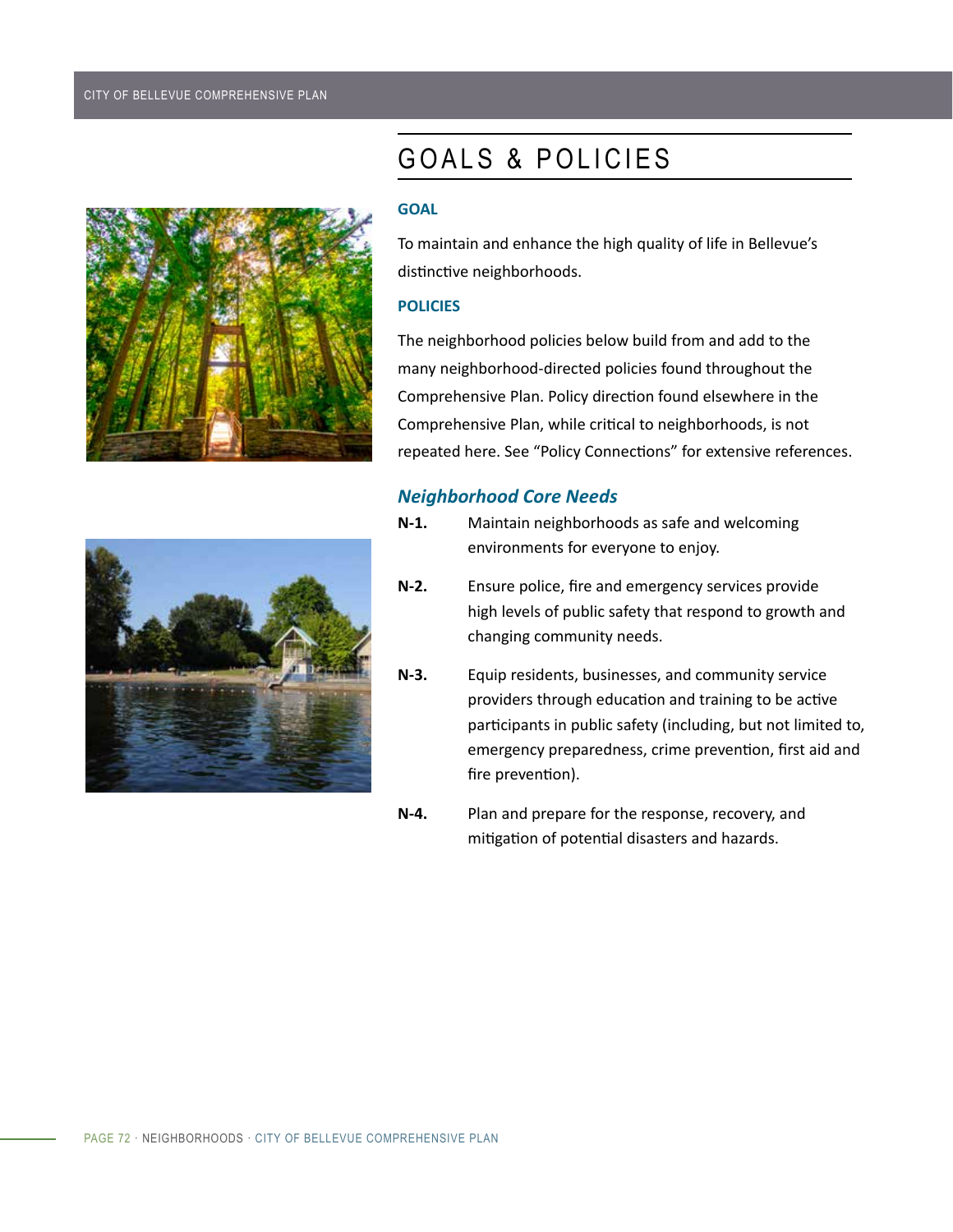#### *Social Connectivity*

**N-5.** Promote community connections that strengthen the social fabric of neighborhoods, including support for local neighborhood associations, community clubs, community centers, school organizations and non-profits that invest in building community.

#### *Adaptability*

- **N-6.** Provide venues for two-way communication with residents to listen to and respond to emerging neighborhood opportunities and concerns.
- **N-7.** Support the capacity of local neighborhood communities to actively engage and respond to changing internal neighborhood needs and external stresses.
- **N-8.** Regularly track changes in demographics and neighborhood indicators to improve city responsiveness to changing conditions in neighborhoods.

#### *Neighborhood Character*

- **N-9.** Preserve and develop distinctive neighborhood character within Bellevue's diverse neighborhoods.
- **N-10.** Provide programs and support for residents to make a difference in local neighborhood improvements. This includes ways to direct neighborhood enhancement projects, neighborhood identity signage, gateways, park enhancements, neighborhood art, and maintenance of public right-of-ways.
- **N-11.** Enable neighborhood-tailored solutions to localized issues while ensuring that they meet citywide responsibilities.



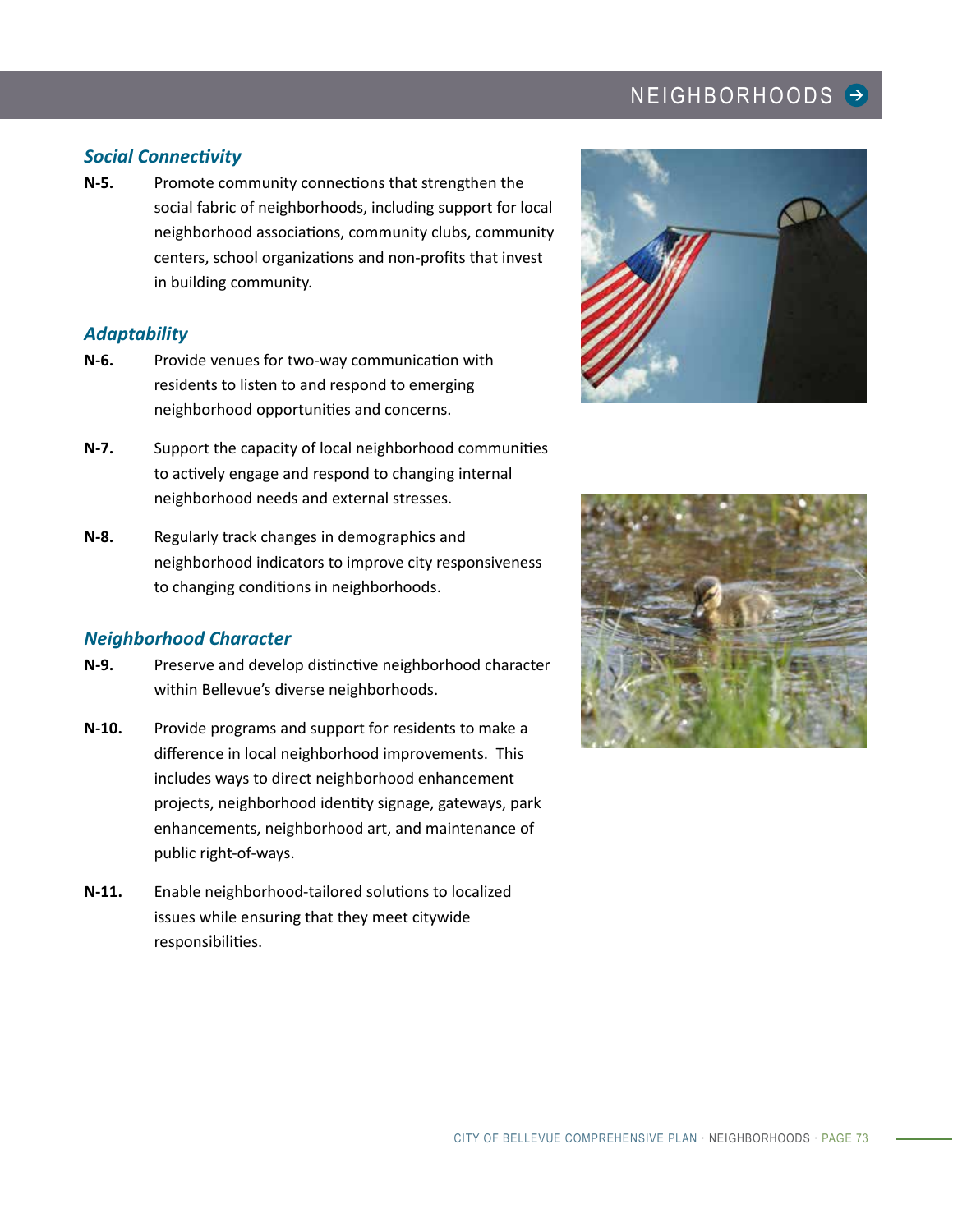## **HOW DO NEIGHBORHOOD AREA (SUBAREA) PLANS RELATE TO THE COMPREHENSIVE PLAN?**

Neighborhood area plans allow for geographic areas of the city to identify issues particular to their neighborhoods that may be unique from citywide polices. There are certain issues that lend themselves to neighborhood specific approaches. Examples may include tree preservation, accommodating detached accessory dwelling units, or support for innovative housing choices. These would be appropriate to address at a neighborhood level and in neighborhood area plans, while recognizing that local approaches need to take into account citywide objectives and requirements.

#### *Neighborhood Area Planning*

- **N-12.** Periodically assess and update neighborhood area plans and adapt plans to changing conditions.
- **N-13.** Update neighborhood area plans consistent with the planning boundaries shown in Map N-1. For any given site, the 2014 subarea plan policies remain in effect until and unless they have been superseded by new planning area boundaries and policies.
- **N-14.** Use the neighborhood area planning process to engage local communities to define neighborhood area specific values and policies.
- **N-15.** Ensure Neighborhood area plans and policies are consistent with the other policies of the Comprehensive Plan.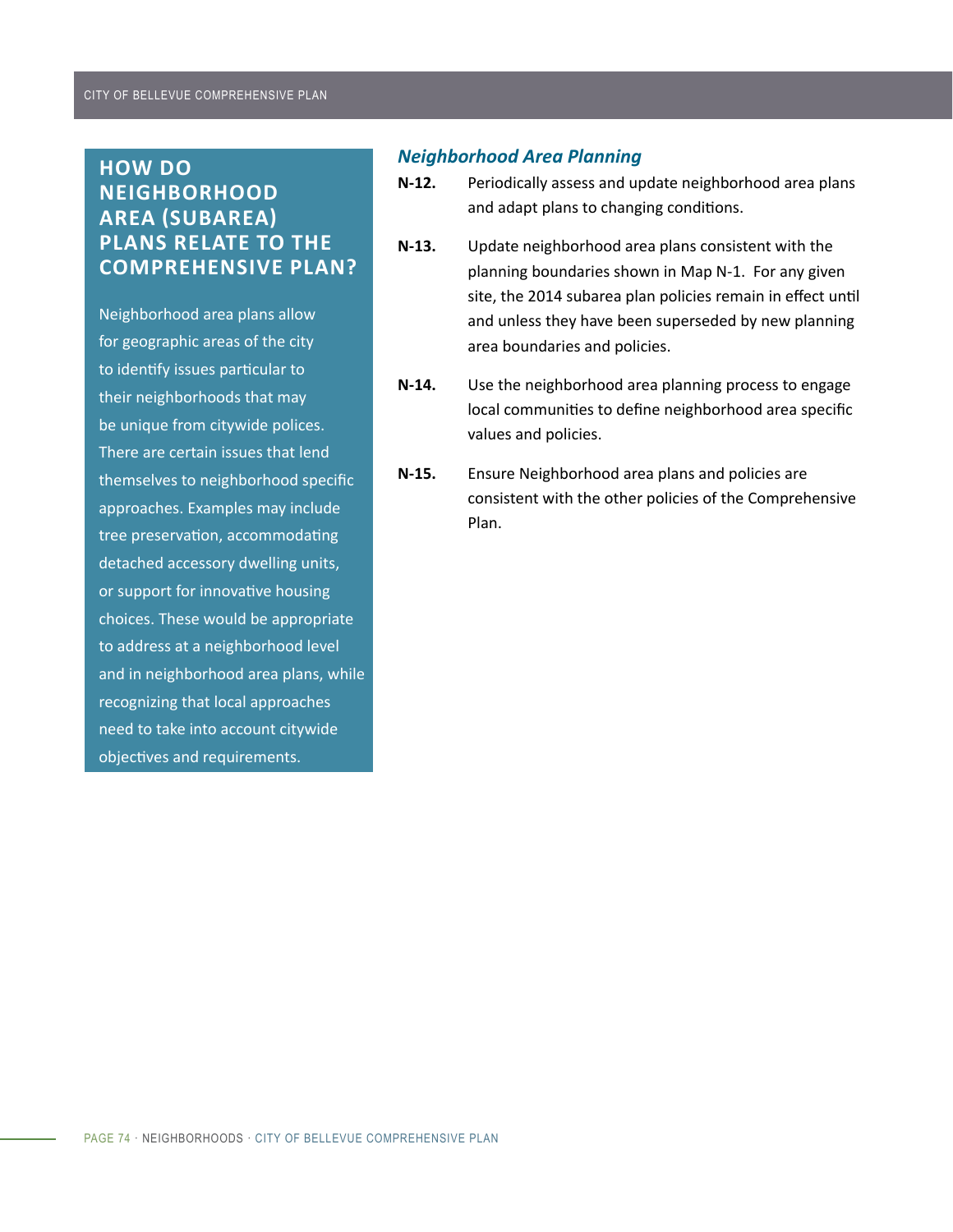# POLICY CONNECTIONS

Neighborhood issues are often citywide issues that are addressed throughout other elements of the Comprehensive Plan. In addition to policies focused on neighborhoods included in this chapter, neighborhoods are recognized in other parts of the plan.

The **Citizen Engagement** Element includes policies on engaging community input in land use decisions.

The **Land Use** Element includes policies about residential and neighborhood commercial uses, open space, land use regulations, and support of neighborhood shopping centers.

The **Housing** Element includes policies about housing quality, options, and affordability.

The **Parks, Recreation and Open Space** Element includes policies on the distribution of parks and recreation opportunities throughout the city, including neighborhood facilities and community centers.

The **Transportation** Element includes polices about connectivity within and among neighborhoods, and discouraging cut-through traffic.

The **Economic** Development Element includes policies about the economic health of shopping centers and the quality of life of Bellevue neighborhoods. It also includes policies supporting schools and education.

The **Urban Design and the Arts** Element includes policies on urban design that establish a baseline for design quality in public spaces and residential areas.